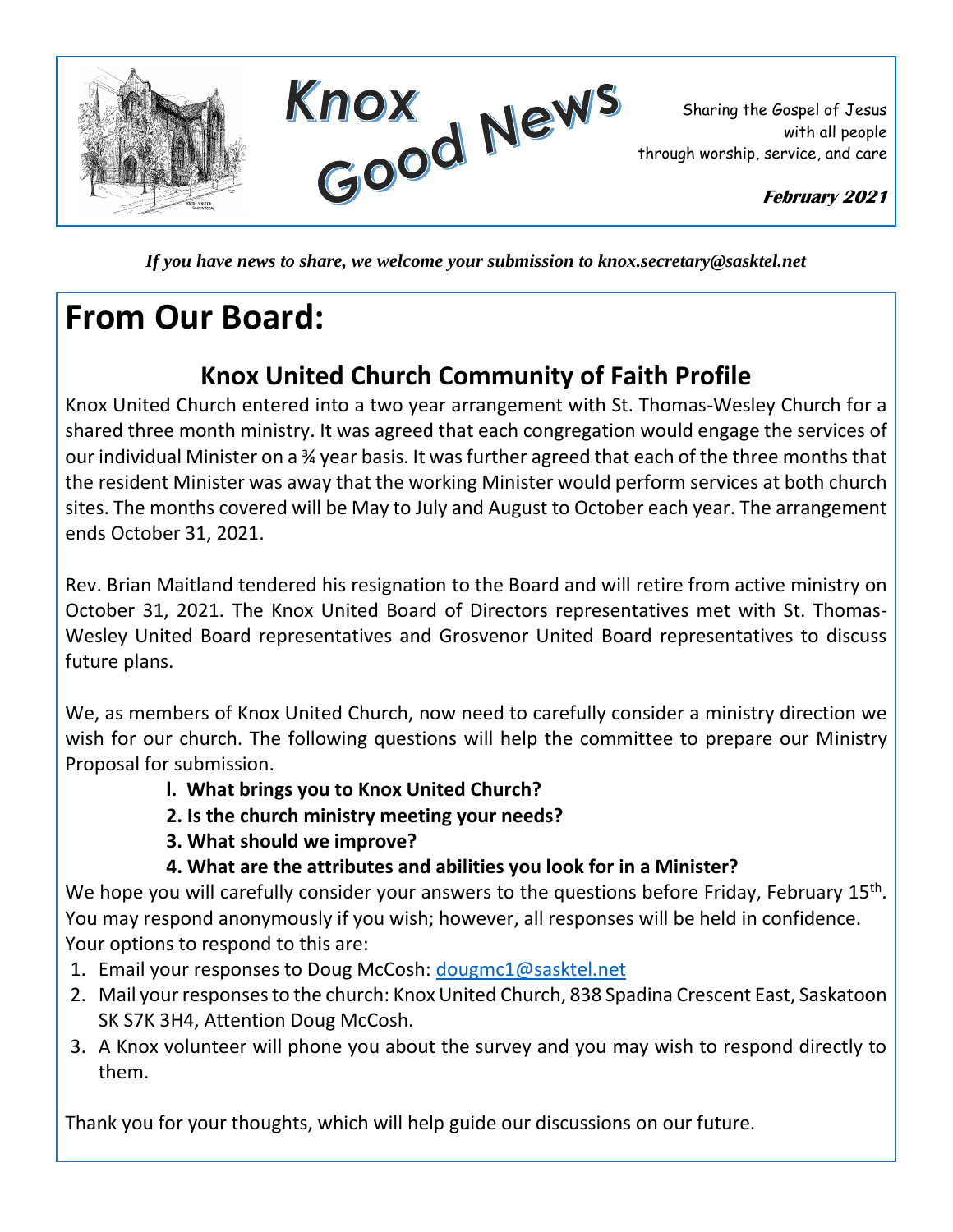

# **Lectionary Readings**

#### **February 14 – Transfiguration Sunday**

|                 | Il Kings 2:1-12 Elijah's last words |
|-----------------|-------------------------------------|
| Psalm 50:1-6    | God calls the world to Listen       |
| II Cor. $4:3-6$ | We proclaim Jesus Christ            |
| Mark 9:2-9      | <b>Transfiguration story</b>        |

### **February 21 – 1 st Sunday in Lent**

- Genesis 9:8-17 God's covenant with Noah
- Psalm 25:1-10 Remember me, O God
- 1 Peter 3:18-22 Baptism is like Noah's flood
- Mark 1:9-15 Jesus' baptism & into the wilderness

#### **February 28 – 2<sup>nd</sup> Sunday in Lent**

Gen. 17:1-7,15-16 God promises Abram Psalm 22:23-31 Cry of the Forsaken Romans 4:13-25 Abraham's faith Mark 8:31-38 Lose your life to gain it

### **March 7 – 3rd Sunday in Lent**

| Exodus 20:1-17  | <b>Ten Commandments</b>  |
|-----------------|--------------------------|
| Psalm 19        | Hymn to the Universe     |
| II Cor. 1:18-25 | God's promises are "yes" |
| John 2:13-22    | Jesus turns the tables   |

## **Drop-In Zoom Coffee & Chat**

We had our first online Coffee & Chat on Feb. 3 and it was so much fun that we've decided to meet up again on **Wednesday, Feb. 10 at 11 am.** Join in if you're free! We meet on Zoom, which is an online platform where we can actually chat "face-to-face". Here is the link:

### <https://us02web.zoom.us/j/84235067035>

Just click on that link a few minutes before 11 am. and follow the prompts to get in. As you're entering the Zoom room, be sure to let your device know that you want to use its video and audio functions - that way we'll be able to see and hear you. It's very straightforward to use. See you then!!

### **COFFEE BREAK**



### **Regional Rambler**

**Living Skies Regional Council** The United Church of Canada



Here is the latest news from our regional council:

[https://mailchi.mp/b5722b10771a/regional](https://mailchi.mp/b5722b10771a/regional-rambler-january-27-2021?e=a7819637f8)[rambler-january-27-2021?e=a7819637f8](https://mailchi.mp/b5722b10771a/regional-rambler-january-27-2021?e=a7819637f8)

If you don't already subscribe to this fact-filled newsletter but would like to, just send an email to [bdiebert@united-church.ca](mailto:bdiebert@united-church.ca) to be put on the email list.